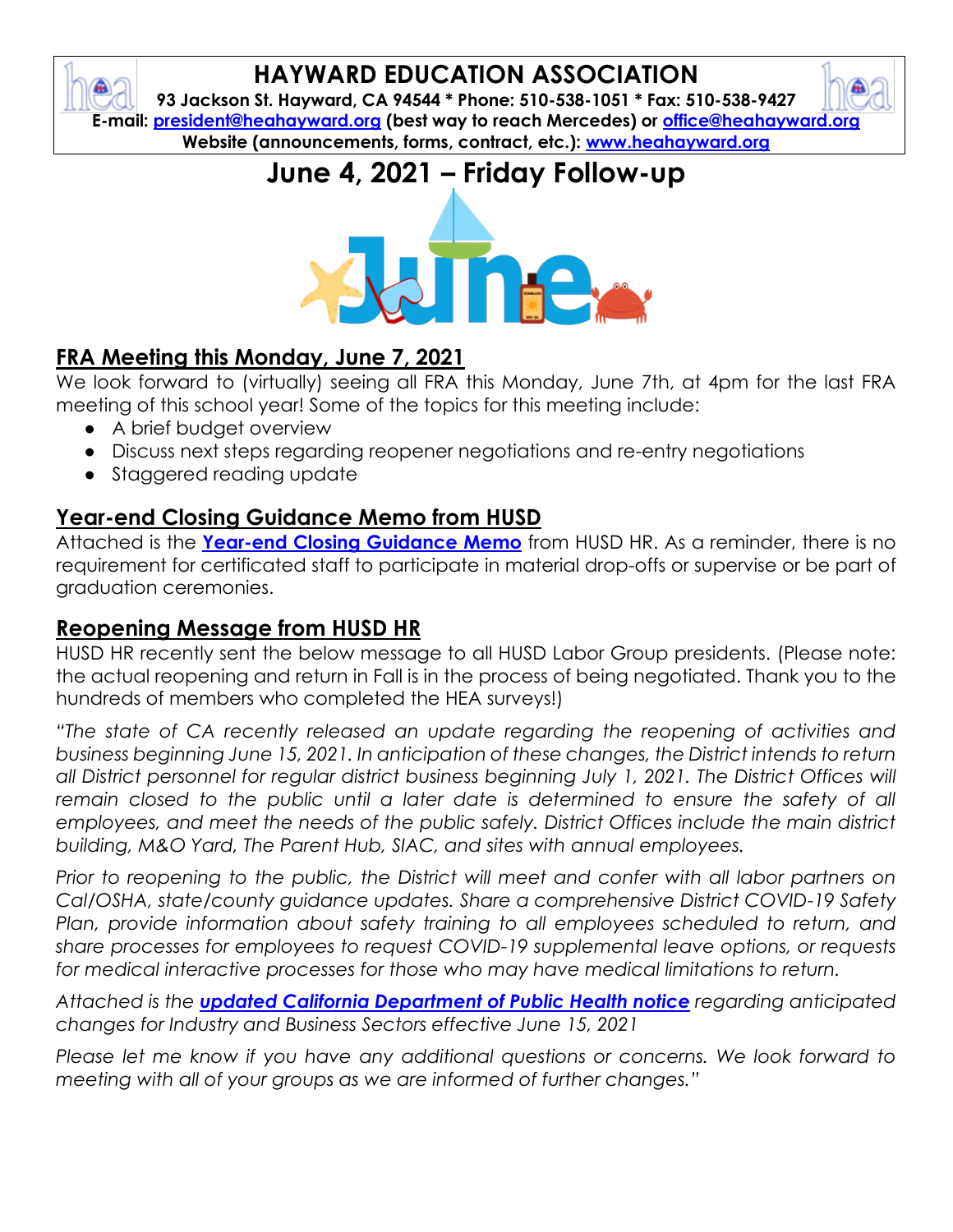#### **HEA Surveys Have Closed**

Thank you to the hundreds of members who shared their voices in the two HEA surveys that were available this week. If you did not have an opportunity to complete a survey but still want to share concerns with the bargaining team, feel free to email **[office@heahayward.org](mailto:office@heahayward.org)**.

Both surveys will be reviewed by the bargaining team and, within the scope of our bargaining, concerns will be brought to the table. Additionally, the bargaining team will share the results of the Contract Reopener Survey with FRA and, without objection, take that **one article** into negotiations.

#### **Summer School Programs - MOUs**

Attached are the **[Extended School Year \(ESY\) Program Revised Plan](https://drive.google.com/file/d/19rl0IDOlHoQYoZPRMkI8qefDTeev1Rm8/view?usp=sharing)**, **[Elementary Summer](https://drive.google.com/file/d/1LBBdq99_NFDhzRv2HAYpzB3mDxtsB42A/view?usp=sharing)  [School Program MOU](https://drive.google.com/file/d/1LBBdq99_NFDhzRv2HAYpzB3mDxtsB42A/view?usp=sharing)**, **[Middle School Summer Bridge Program MOU,](https://drive.google.com/file/d/1yILZjPj5ynniamwaMyegem_GTfwe9C0_/view?usp=sharing)** and **[High School Summer](https://drive.google.com/file/d/1AT7VN7PG0SYl15SzF-0KGUAdeB0LwRxF/view?usp=sharing)  [School MOU.](https://drive.google.com/file/d/1AT7VN7PG0SYl15SzF-0KGUAdeB0LwRxF/view?usp=sharing)**

While applying for available positions will need to take place on edjoin, here is a look at what to expect with the applications:

- **[Elementary Summer School Teacher Application](https://drive.google.com/file/d/1xMs6TJjXwN-Bv-DzQ-77GODQEkDVnL15/view?usp=sharing)**
- **[Middle Summer School Teacher Application](https://drive.google.com/file/d/1GdavpIHr3i1woOqCXLyFja5ta_Svi9l_/view?usp=sharing)**
- **[High School and Adult School Distance Learning Summer School Teacher Application](https://drive.google.com/file/d/1S3k8SnQZ8oKpSUckMy2AVTyRpsRC4hyw/view?usp=sharing)**
- **[High School Summer School Counselor Application](https://drive.google.com/file/d/1RVB462pwA-2l5tLlusqMMW0-0eYGeHoD/view?usp=sharing)**
- **[ESY Program Special Education Teacher Application](https://drive.google.com/file/d/19wCQQ8WzhaUq1NoWK7ySqlBL5sPwVyRu/view?usp=sharing)**
- **[ESY Program Psychologist Application](https://drive.google.com/file/d/1yNtE1kit03-bp3y9Wayc59vIx1JAniO7/view?usp=sharing)**
- **[Before the Bell Summer Kids Camp Teacher Application](https://drive.google.com/file/d/1s7589gSWTtfEyqhmVzpPh-PQoaIA_6lJ/view?usp=sharing)**

Please share any questions you may have regarding this MOU with your FRA so they can take it to Monday's meeting. As a reminder, MOUs are impact bargaining. That said, the bargaining team included and were as responsive to members' concerns as we could possibly be.

Additionally, we are still working on Migrant Ed and ELPAC assessments.

#### **Thank you, Retirees!**

HEA was able to participate in yesterday's Retiree Drive-by Event and thank many of this year and last year's retirees personally. But a single drive-by "thank you" will never be enough for the years of dedicated service these amazing retirees have given! If you have an opportunity, please join us in congratulating and thanking the 2020 and 2021 HEA Retirees!

- Linda Abrams
- Rosario Aceves
- Maggie Albarran
- Jennifer Bills
- Linda Blanch
- Kevin Buckley
- Janet Clarke
- Melba Davis-Russaw
- Michael Dwyer
- Kurt Farry
- Alicia Garton
- Job Gekara
- Carolyn Grebe
- Joyce Harris
- Gloria Holleman
- Kathy Jestice
- Andrew Knight
- Raymond Lepinsky
- Margaret Lowry
- Mary Erin Magee
- Maree Mc Guire
- Yashoda Nand
- Teresita Pambuan
- John Pekman
- Claire Pendleton
- Amy Porter
- Grace Poulet
- Victoria Schmidt
- Rebecca Schultz
- Jeffrey Sherman
- Kevin Smith
- Yllysa Snyder
- Paula Taylor
- Anne Tierney
	- Miriam Warren
	- Allan Wolter